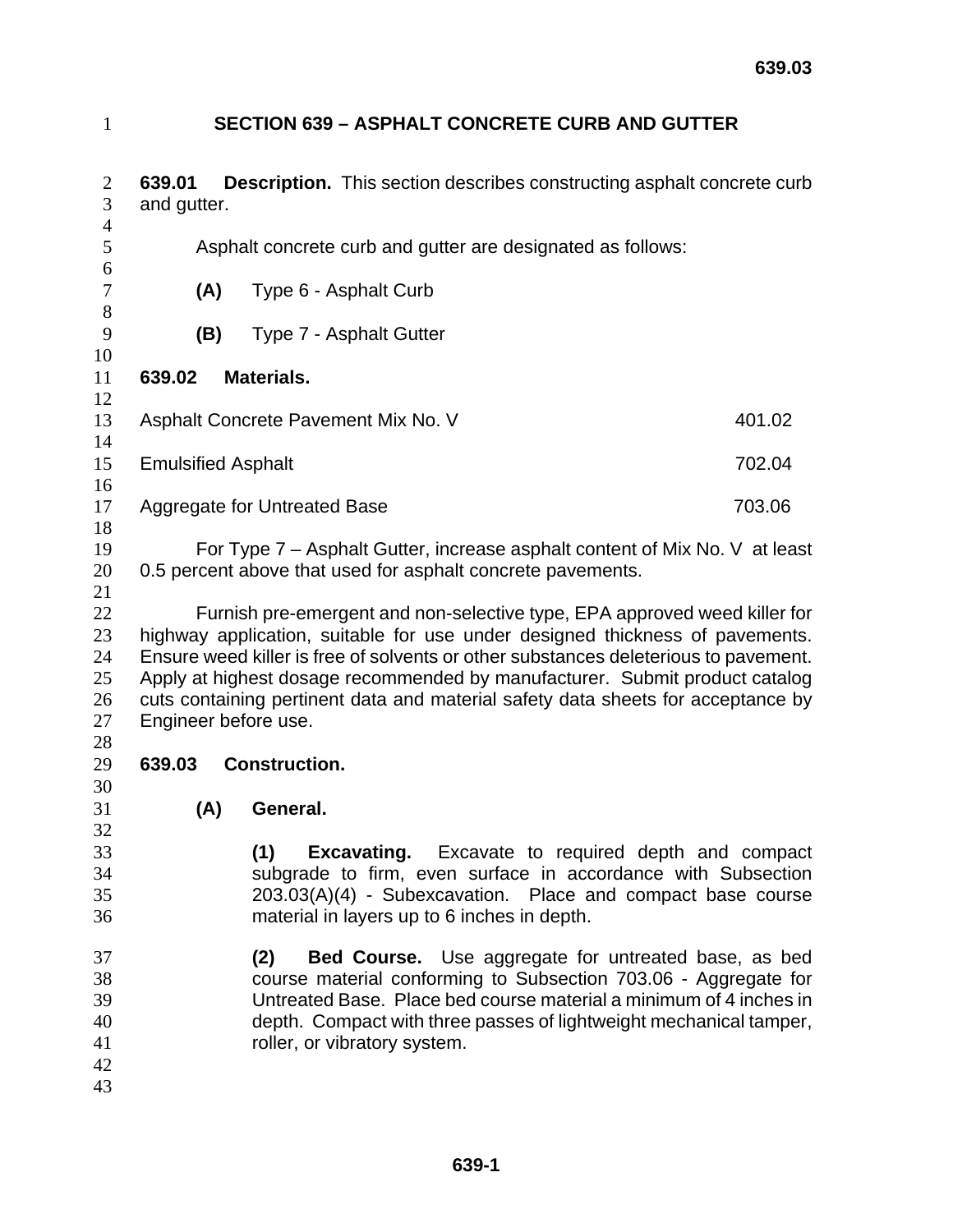**(3) Backfilling.** After setting curb or gutter, fill remaining excavated areas with material acceptable to Engineer. Place and tamp material, acceptable to Engineer, in layers up to 6 inches in depth. Do not backfill until 24 hours after constructing joints. **639.03 (B) Asphalt Curb. (1) Surface Preparation.** Clean fresh laid asphalt surfaces before placing curb. Clean other existing surfaces with compressed air and dry surface. Apply tack coat, in accordance with Section 407 – Tack Coat, at rate of 0.05 to 0.15 gallon per square yard of surface, and allow to cure before placing curb. Prevent spread of tack coat beyond area of curb. **(2) Placing.** Construct asphalt curb with self-propelled automatic curb machine, or paver with curbing attachments that conform to the following: **(a)** Machine weight compacts without riding above bed. **(b)** Machine forms curbs of uniform texture, shape, and density. **(3) Painting and Sealing.** Paint or seal curbs in accordance with manufacturer's recommendations. **(C) Asphalt Gutter. (1) Weed Killer.** After completing grading and compacting operations, cover subgrade with weed killer in accordance with manufacturer's recommendations. **(2) Prime Coat.** Apply and protect prime coat in accordance with Section 408 – Prime Coat. **(3) Placing.** Place and compact asphalt material in accordance with Section 401 – Hot Mix Asphalt (HMA) Pavement, and as follows: 82 For material placed on a two horizontal to one vertical (2H:1V) slope, compact mixture to relative density of not less than 80 percent of laboratory-compacted density using ASTM D 1561. Finish surface of 2H:1V slopes to be uniform in texture, without ruts, corrugations or other irregularities. **639.04 Measurement.** Curb and gutter will be paid on a lump sum basis. Measurement for payment will not apply.